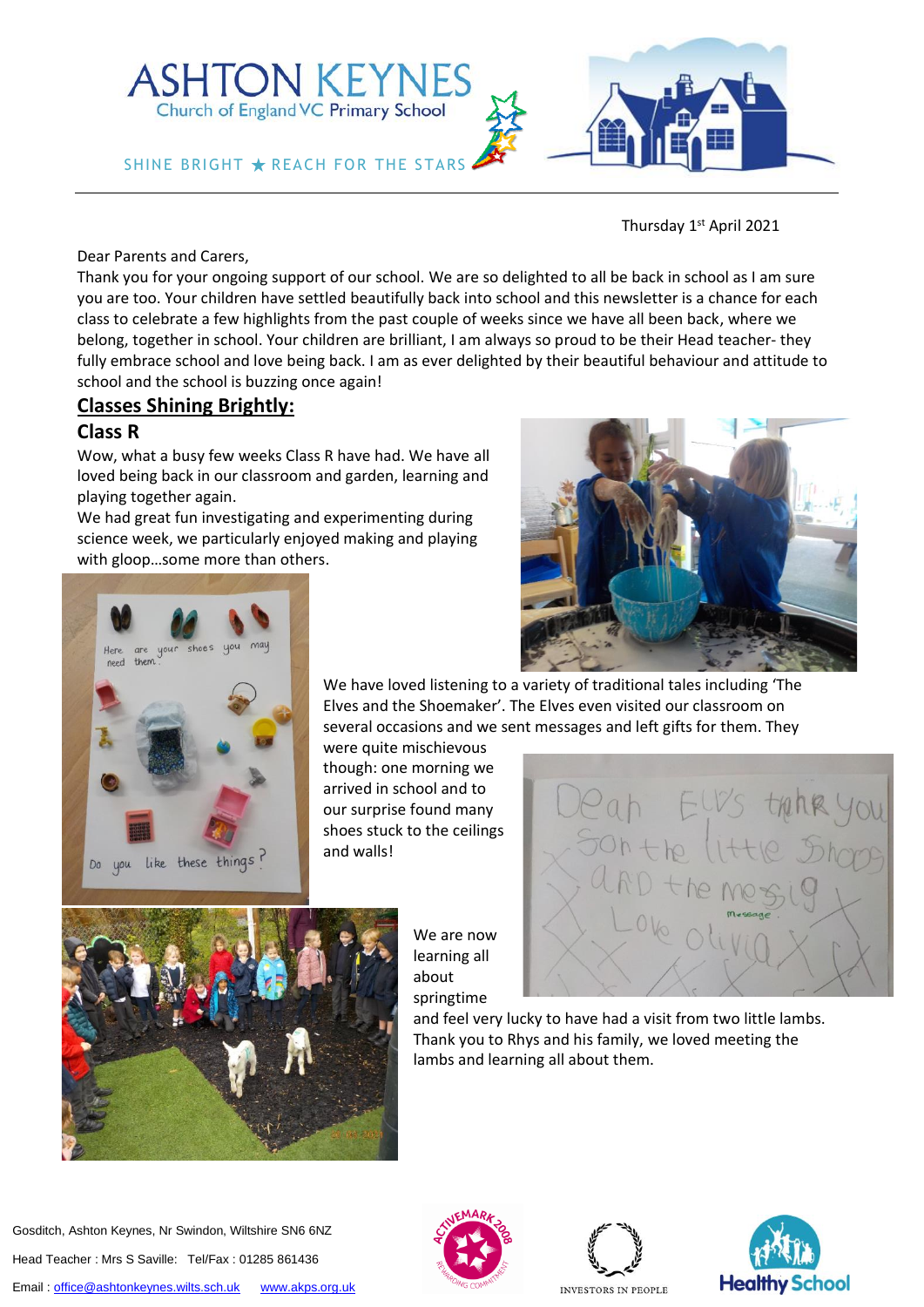



SHINE BRIGHT  $\bigstar$  reach for the stars

# **Class 1**



In class 1 we have been looking at the 'Moon Landing', we have had so much fun exploring space and finding out about Neil Armstrong and Buzz Aldrin. We looked at the Eagle landing and particularly enjoyed finding out about what they did on the moon. This has linked nicely with our book 'Bob, a life of the man on the moon'. We continued with the space theme in art with our very own

> cardboard printing templates that we made. To mark science week we had so much fun making Lava lamps. We also had a special visit from some new born lambs

thanks to Scarlett's mum. She brought them in and talked to us about how they look after them. We loved how soft they were and found their little noises quite funny!





## **Class 2**

What a beauliful piece of writing

Class 2 have made a fantastic return to school. They have become geometry experts and have impressed us with their use of mathematical vocabulary to describe 2D and 3D shapes. We have been learning all about the first moon landing and the children have written impressive fact files about Neil Armstrong and another about the moon. We've all learned new facts. Keep a look out at the class 2 webpage as some examples of their work will be uploaded shortly.





In the final week of term, the children had the challenge to build a moving space buggy! They produced designs which they then had to construct using a range of materials. We will be testing them on the last day of term to see whose vehicle will travel the furthest down a ramp!





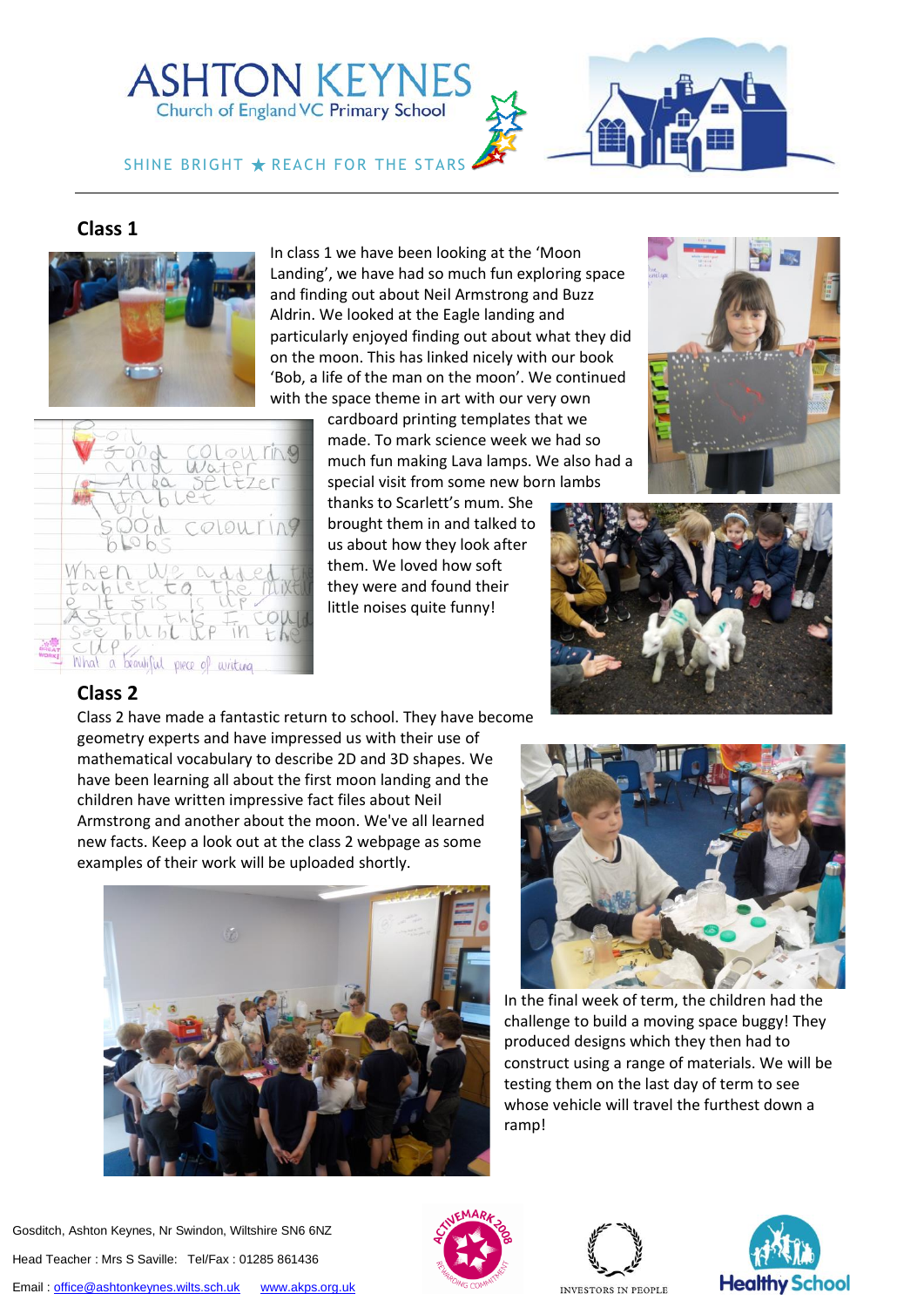# ASHTON KEYNES

#### SHINE BRIGHT  $\bigstar$  reach for the stars

### **Class 3**

The children in Class 3 have all managed very well being back in school together after so long. It's great to see everyone again!

Since returning to school on 8th March, we have been learning about Statistics



in Maths and have started reading The Legend of Podkin One-Ear in English. We've used a lot of our afternoon time learning about solids, liquids and gases in Science, including experiencing the unique texture of Oobleck and carrying out experiments to



change materials. We even linked our Science to Forest School by making charcoal in the campfire!

In French we have started to learn about 'Les Animaux'. The children have been learning the new vocabulary brilliantly and with great enthusiasm.





on The Legend of Podkin One-Ear by Kieran Larwood. In Science, we have been learning about sound. We went on a sound hunt around the school to see how many different sounds we could hear! We have been learning about how sound travels. We made our own phones out of plastic cups to investigate!

Finally, the Cup of Kindness trophy this term was won by Jenson. It was an extremely close call with many of the children demonstrating acts of kindness and being particularly caring and respectful to others.





**INVESTORS IN PEOPLE** 



Gosditch, Ashton Keynes, Nr Swindon, Wiltshire SN6 6NZ Head Teacher : Mrs S Saville: Tel/Fax : 01285 861436

Email [: office@ashtonkeynes.wilts.sch.uk](mailto:office@ashtonkeynes.wilts.sch.uk) [www.akps.org.uk](http://www.akps.org.uk/)

**Class 4**

Throughout this term, Class 4 have been working exceptionally hard. In Maths, we have been learning all things fractions before moving onto decimals. In English, we have been writing information texts and adventure stories based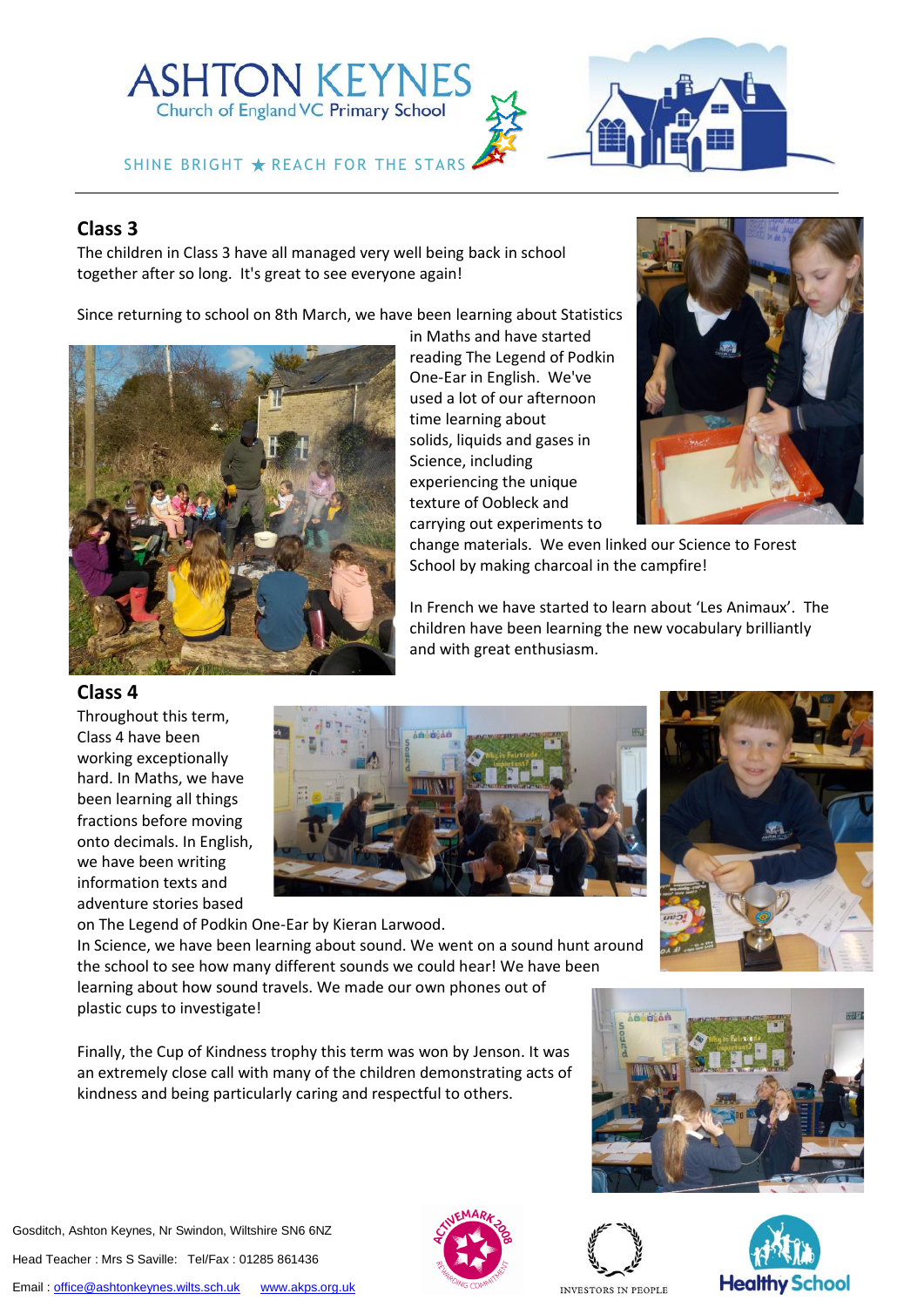# **ASHTON KEYNES** Church of England VC Primary School

SHINE BRIGHT  $\bigstar$  reach for the stars



# **Class 5**

Class 5 returned to school and immediately travelled off to Ancient Greece, where we have been fully immersing ourselves in the history, culture and myths of the time. We have been enthralled by the Greek myths and have identified lots of themes that we have also recognised in the stories of Harry Potter, The Lord of the Rings and even modern soap operas! We also debated whether we would rather be Athenians or Spartans and designed and made our own Greek



monsters from clay.



recommendation has meant that lots of us are now devouring Percy Jackson stories.

As part of National Science Week, we looked at stereotypes in science but we also made a working pump which represented our heart. We then did an experiment to discover the effect of exercise on our heart rate which involved lots of running very fast on the spot and then a very welcome rest afterwards as we measured the speed at which our heart rate returned to normal.

## **Class 6**

Year 6 has hit the ground running since coming back to school. We have launched our Ancient Greek topic reading the adventures of Odysseus and we are enjoying it so much! We have been amazed at the impact that the Ancient Greek world still has on us to this day from the way in which buildings are designed to the words we use.

As well as this, we have been doing lots of practical activities for example exploring how trusses support bridges. We also loved Science week where we looked at how different liquids had different densities and used changing temperatures to squeeze a complete egg in its shell inside a bottle.





Gosditch, Ashton Keynes, Nr Swindon, Wiltshire SN6 6NZ Head Teacher : Mrs S Saville: Tel/Fax : 01285 861436 Email[: office@ashtonkeynes.wilts.sch.uk](mailto:office@ashtonkeynes.wilts.sch.uk) [www.akps.org.uk](http://www.akps.org.uk/)









**INVESTORS IN PEOPLE**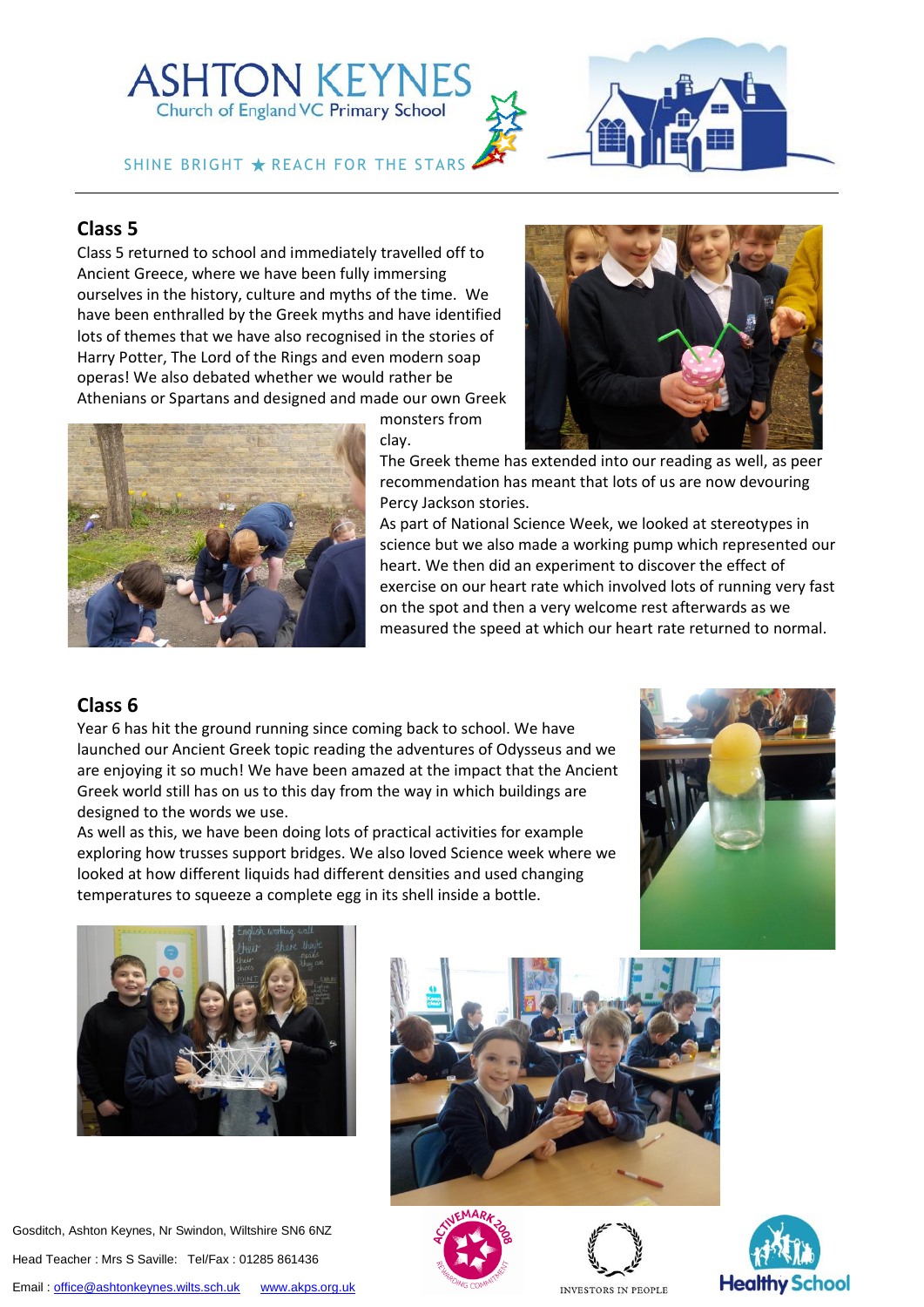# **ASHTON KEYNES** Church of England VC Primary School



#### SHINE BRIGHT  $\bigstar$  reach for the stars

All the events I have booked and planned in the calendar and below are to give us hope and will all be completely risk assesses and COVID risk assessed. A huge amount of work goes into making these events happen without COVID 19 risk assessments and procedures which double our workload, but we are still reaching and doing our very best to provide these opportunities for our children and families. It goes without saying though that if we have any concerns or guidance changes there may be a need to postpone/ cancel or change events. In the event of change, your understanding, support and flexibility will be appreciated.

**Residentials-** I've booked them and more details to follow for parents of Years 4-6 when I have them. I will also offer the usual parent meeting but on zoom to inform parents- it is just great to plan ahead. All 3 are outdoor camping and forest school based. Year 4 local one night in AK, Year 5 Forest of Dean camp 2 nights and outdoor adventure and Year 6 Forest of Dean camp 3 nights and outdoor adventure.

#### **Heroes and Heroines- it is back! A CHANCE TO BE TOGETHER TO CELEBRATE OUR SCHOOL AND CHILDREN SHINING IN SPECIAL AK STYLE**

- Thursday  $27<sup>th</sup>$  May 9.15am on zoom
- Thursday 22<sup>nd</sup> July outdoors (bring picnic rug) 2.30pm to end this academic year together.

#### **End of day new pick up procedures start Monday 19th April at 3.15pm**

We finally have a clear procedure for collection which enables swift collection at the end of the day from school to avoid congestion in the road outside school. I have sent this information in a separate parent mail and the system will start on Monday 19<sup>th</sup> April at 3.15pm. Thanks you for your support with this. I can't tell you how much thought and assessment has gone into planning and risk assessing this new procedure and I really will require your support and patience with this, especially on the first afternoon. We will assess what we do and review it and I know together we can make it work really well, as we always do. Thank you for following the guidance in my parent mail.

#### **Breakfast Club**

Please book your children in using ParentPay so we are compliant with our COVID risk assessment and ensure adequate staffing. We cannot accept children on the day who are not booked in. Thank you

**Easter COVID 19 reporting procedures:** Additionally, you will have received a parent mail to remind you about reporting COVID 19 after school ends and an important letter form Wiltshire reminding us all of the rules for Easter to keep everyone safe and reduce chances of COVID 19 or of the need to isolate and miss school.

**Thank you-** for all the wonderful books you have been donating to the school library and bookshelves- they are really appreciated! Keep sending them in if you have a clear out- we are always in need of good quality books.

We wish you all a lovely peaceful Easter, may the sun shine on us all! Whatever the weather, we are all in need of a rest to restore over the next two weeks so we are bouncing with energy for your children again and I hope you all get some time to rest and re-coup too. We have a wonderful term 5 and 6 ahead to look forward to. Thanks for your continued support of our school.

With my warmest wishes and a big virtual TEAM AK hug,

*S.L.Saville* Mrs Saville Head Teacher

Gosditch, Ashton Keynes, Nr Swindon, Wiltshire SN6 6NZ

Head Teacher : Mrs S Saville: Tel/Fax : 01285 861436







**INVESTORS IN PEOPLE**